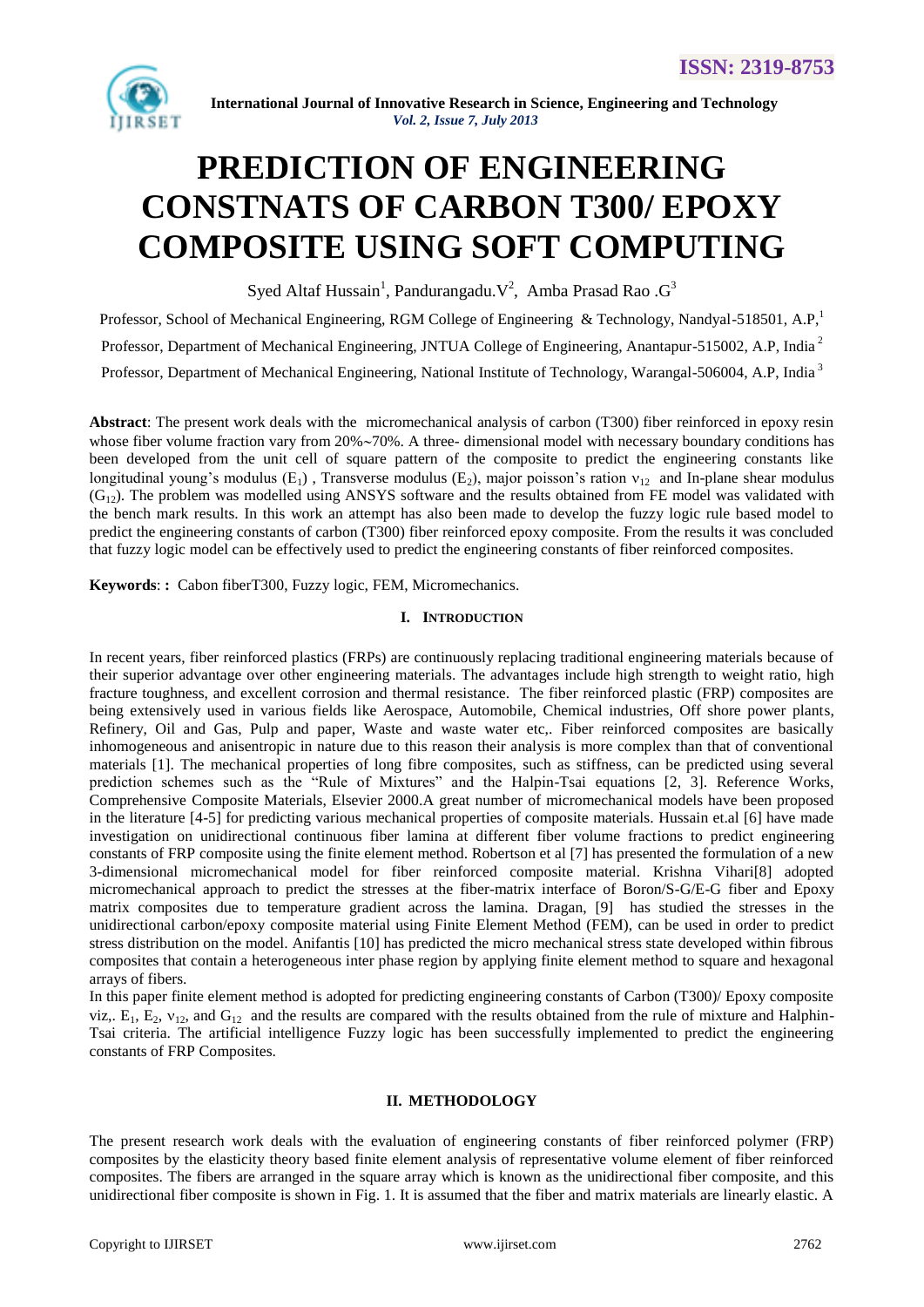

unit cell is adopted for the analysis. The measure of the volume of fiber relative to the total volume of the composite is taken from the cross sectional areas of the fiber relative to the total cross sectional area of the unit cell. This fraction is considered as an important parameter in composite materials and is called fiber volume fraction  $(V_f)$ . Fig.2 shows an isolated unit cell.





Fig. 2 Isolated unit cell of square packed array

#### A. *Finite Element Model*

In the study of the Micromechanics of fiber reinforced materials, it is convenient to use an orthogonal coordinate system that has one axis aligned with the fiber direction. The 1-2-3 Coordinate system shown in Fig.3 is used to study the behavior of unit cell. The 1 axis is aligned with the fiber direction, the 2 axis is in the plane of the unit cell and perpendicular to the fibers and the 3 axis is perpendicular to the plane of the unit cell and is also perpendicular to the fibers. The isolated unit cell behaves as a part of large array of unit cells by satisfying the conditions that the boundaries of the isolated unit cell remain plane. Due to symmetry in the geometry, material and loading of unit cell with respect to 1-2-3 coordinate system it is assumed that one fourth of the unit cell is sufficient to carry out the present analysis. The 3D Finite Element mesh on one fourth portion of the unit cell is shown in Fig.4. The dimensions of the finite element model was taken as  $X= 100$ mm,  $Y= 100$ mm and  $Z= 10$ mm.

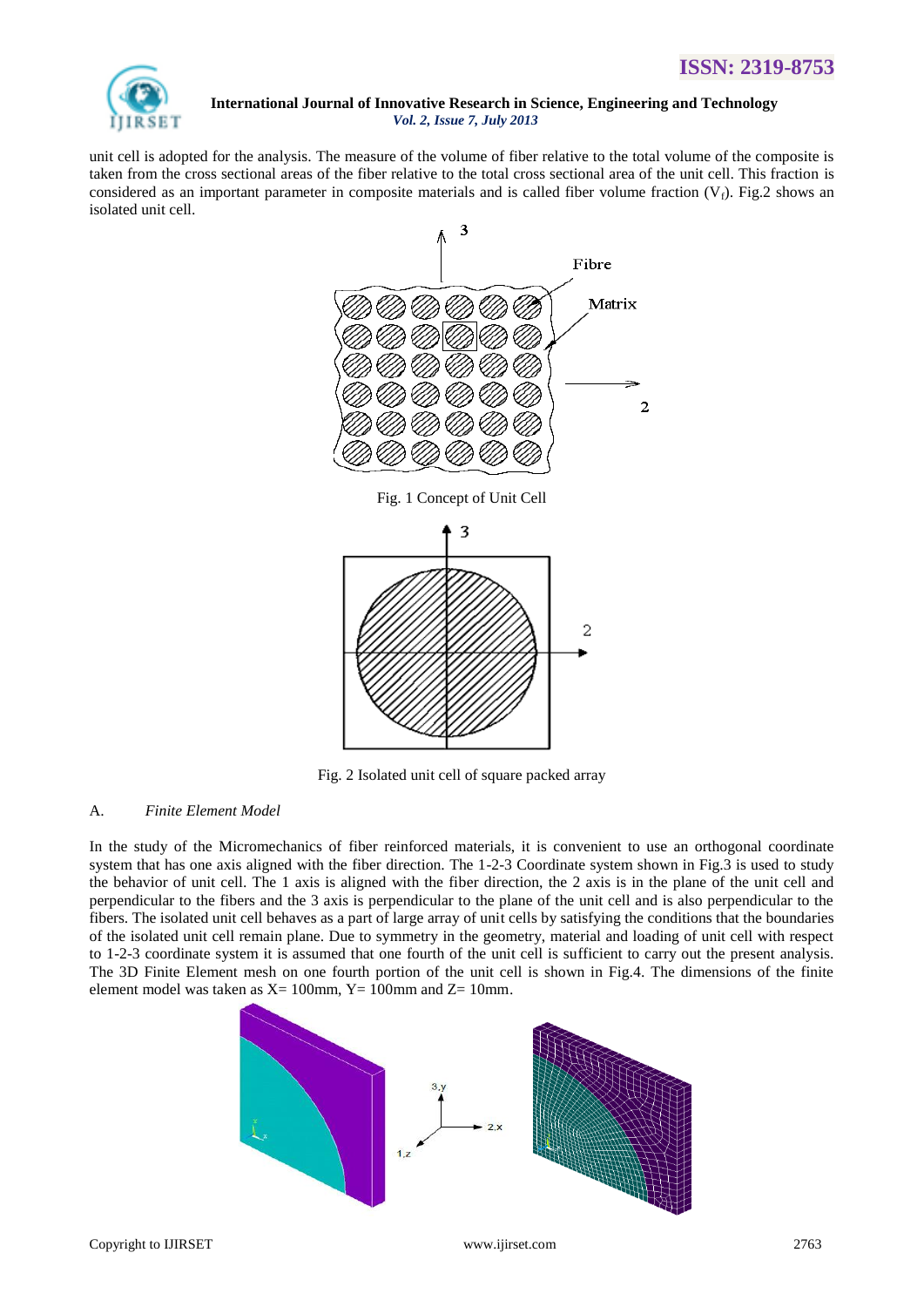

#### Fig. 3 One-fourth portion of unit cell Fig. 4 Finite Element mesh

The radius of the fiber is varied corresponding to the fiber volume fraction. For example, the radius of the fiber is calculated as 61.8units, for fiber volume fraction 30%.

#### B. *Analytical solution*

The mechanical properties of the lamina are calculated using the following expressions of Theory of elasticity approach and Halphin - Tsai's formulae.

Young's Modulus in the fiber direction and transverse direction

$$
E_1 = \sigma_1/\varepsilon_1
$$
  
\n
$$
E_2 = \sigma_2/\varepsilon_2
$$
  
\nMajor Poison's ratio  
\n
$$
v_{12} = -\varepsilon_2/\varepsilon_1
$$

where

 $\sigma_1$  = Stress in x-direction  $\varepsilon_1$  = Strain in x-direction  $\sigma_2$  = Stress in y-direction  $\varepsilon_2$  = Strain in y-direction

#### C. *Rule of mixtures*

The Engineering constants of fiber reinforced composites can be determined using the following expressions.

| Longitudinal modulus:  | $E_1 = E_f$ , $V_f + E_m$ , $V_m$    |
|------------------------|--------------------------------------|
| Transverse modulus     | $1/E_2 = V_f/E_f + V_m/E_m$          |
| Major Poisson's ration | $V_{12} = V_{f} V_{F} + V_{m} V_{m}$ |
| In-plane shear modulud | $1/G_{12} = V_f/G_f + V_m/G_m$       |

#### D. *Halphin-Tsai*

The values obtained for transverse young's modulus and in-plane shear modulus through equations (6) and (8) do not agree with the experimental results. This establishes the need for better Modeling techniques, which include finite element method, finite difference method and boundary element methods. Unfortunately, these models are available for complicated equations. Due to this, semi-empirical models have been developed for the design purposes. The most useful of these semi-empirical models includes those of Halphin and Tsai, since they can be used over a wide range of elastic properties and fiber volume fractions. Halphin and Tsai developed their models as simple equations by curve fitting to results that are based on elasticity. The equations are semi-empirical in nature since involved parameters in the curve fitting carry physical meaning.

Longitudinal Young's Modulus  $(E_1)$ 

The Halphin-Tsai equation for the longitudinal Young's modulus is the same as that obtained through the strength of materials approach, that is,

$$
\boldsymbol{E}_{1}^{} \!=\boldsymbol{E}_{f}^{} \boldsymbol{V}_{f}^{} \!+\! \boldsymbol{E}_{m}^{} \boldsymbol{V}_{m}^{}
$$

The transverse Young's modulus,  $E_2$ , is given by

$$
E_2/E_m = (1 + \xi \eta V_f) / (1 - \eta V_f)
$$

Where η = ((E<sub>f</sub>E<sub>m</sub>)-1)/ ((E<sub>f</sub>E<sub>m</sub>)+ξ)

The term "ξ"is called the reinforcing factor and depends on the following;

- Fiber geometry
- Packing geometry
- Loading conditions

Major Poisson's Ratio  $(v_{12})$ 

The Halphin and Tsai equation for the Major Poisson's ratio is the same as that obtained using the strength of materials approach, that is,

$$
\boldsymbol{\nu}_{_{12}=~\boldsymbol{\nu}_{_{f}}~\boldsymbol{V}_{_{f}}+\boldsymbol{\nu}_{_{m}}~\boldsymbol{V}_{_{m}}}
$$

In-Plane Shear Modulus The Halphin and Tsai equation for the in-plane shear Modulus  $G_{12}$  is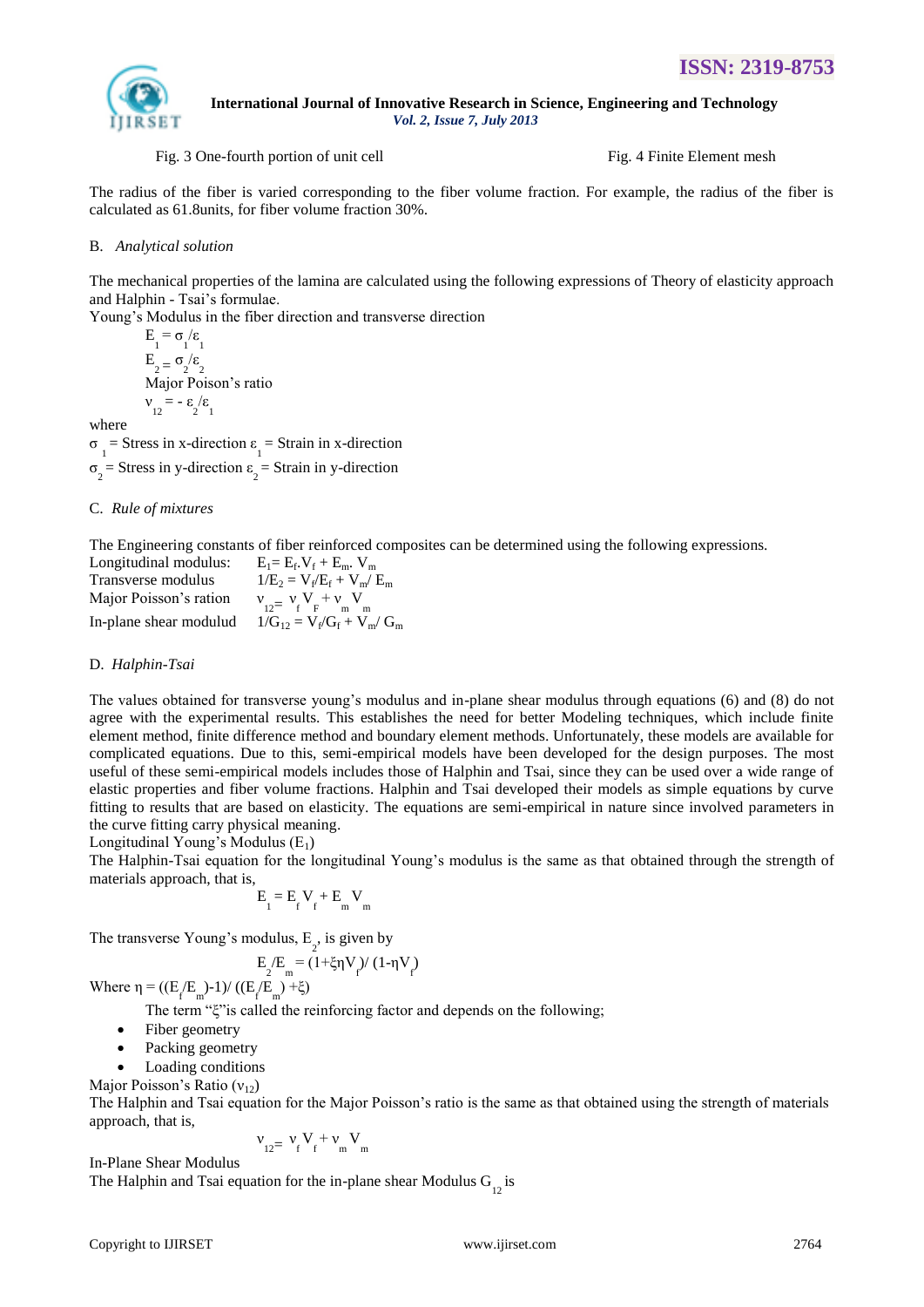

where

 $\eta$ 

$$
=((G/G_{_{f}}) - 1)/((G/G_{_{f}}) + \xi
$$

 $G_{12}/G_{m} = (1+\xi \eta V_{f})/(1-\eta V_{f})$ 

The value of reinforcing factor ξ depends on fibre geometry, packing geometry and loading conditions

#### E. *Fuzzy rule based modelling*

Fuzzy logic has rapidly become one of the most successful of today's technologies for developing sophisticated control systems. Fuzzy logic (FL) has been used in many practical engineering situations because of its capability in dealing with imprecise and inexact information. The powerful aspect of fuzzy logic is that, it mimics the human decision making with an ability to generate precise solutions from certain or approximate information. The combination of incomplete, imprecise information and the imprecise nature of the decision-making process make fuzzy logic very effective in modeling complex engineering, business, finance and management systems which are otherwise difficult to model. Fuzzy systems make its decisions on inputs and outputs in the form of linguistic variables. The variables are tested with IF-THEN rules, which produce one or more responses depending on which rules they are asserted. The response of each rule is weighed according to the degree of membership of its inputs and the centroid of the responses is calculated to generate the appropriate output [11&12]. Figure 5 shows the fuzzy inference system, it is also known as fuzzy rule based system. Basically it consists of four functional blocks. Fuzzifier maps the input and output numbers into corresponding fuzzy memberships. Fuzzifier takes the input and determines the degree to which they belong to each of the fuzzy sets via membership functions. Inference engine is used for fuzzy reasoning and to generate fuzzy values. The defuzzifier converts the fuzzy sets in to crisp numbers. The rule base contains linguistic rules that are provided by expert. It is also possible to extract rules form the numeric data.



Fig. 5 Fuzzy Inference system

For fuzzy modelling, all numeric values were replaced with linguistic values. The meaningful linguistic statements are selected for the variable and expressed by appropriate fuzzy sets such as "low", "Medium" and "high" for the fiber volume fraction. The numbers of member ship functions used for the output response are six, such as " Low, "Low medium", "Medium", " High', "Higher" and "Highest". More precise results can be obtained by using more number of membership functions and hence, six membership functions were selected for the present investigation. In this investigation gauss2 membership function was considered..



Fig. 6 Membership function for input variable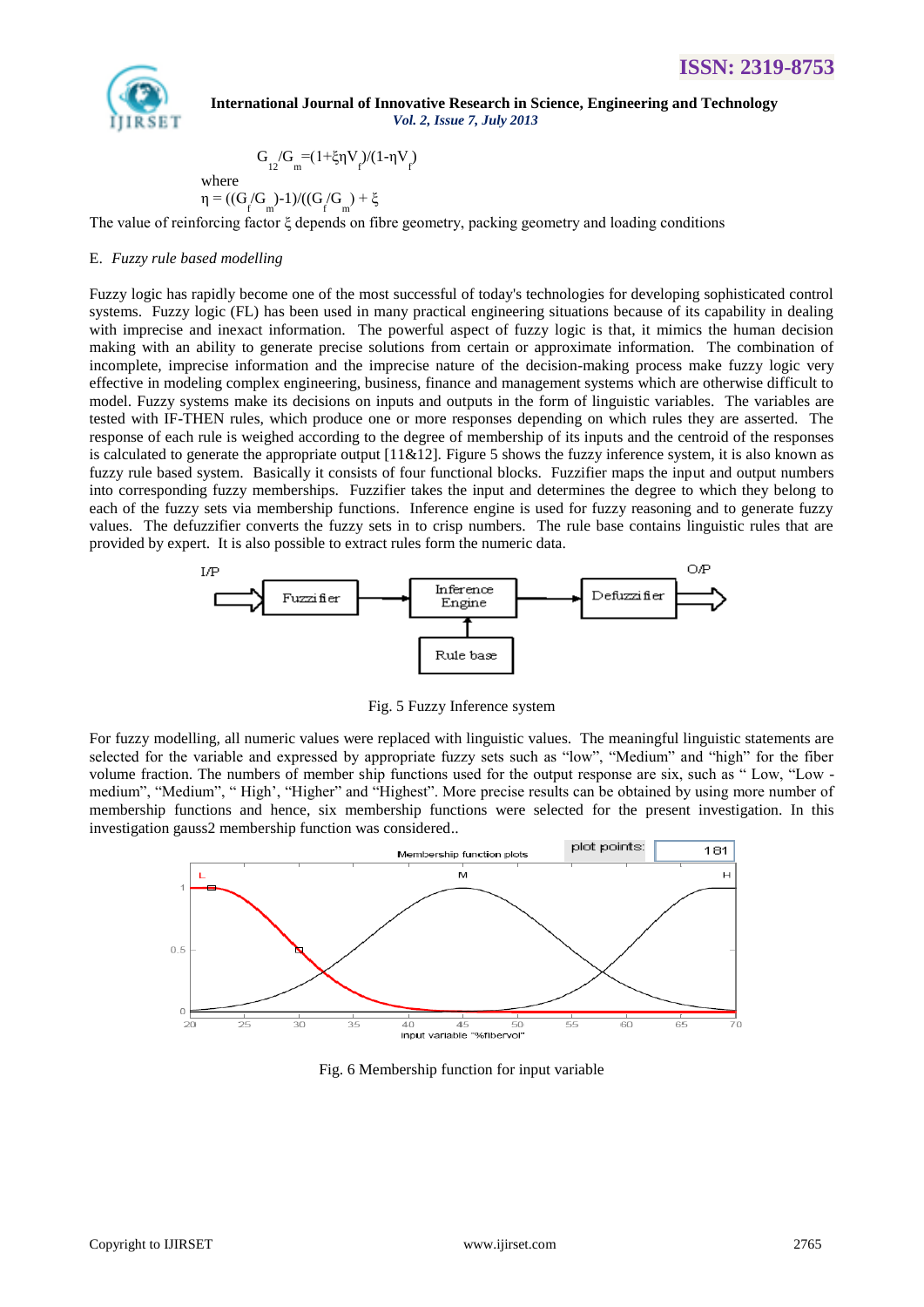



Fig. 7 Membership function of longitudinal modulus  $(E_1)$ 



Fig. 8 Fuzzy rule viewer for longitudinal modulus  $(E_1)$ 

Figure 6 shows the membership function for the input variable i.e, fiber volume fraction, figure 7 shows the membership function for the output response longitudinal modulus  $(E_1)$  and the figure 8 shows the fuzzy rule viewer. To validate the developed fuzzy model, the predicted values are compared with the values determined using FEM.

#### **III.RESULTS AND DISCUSSIONS**

In this investigation the longitudinal modulus  $(E_1)$  of carbon T300/ Epoxy composite was validated with the results obtained from the rule of mixture. It was found that, there is very close agreement. Later on finite element method was applied to evaluate the other engineering constants like Transverse modulus (E<sub>2</sub>), Major-Poisson's ratio ( $v_{12}$ ) and Inplane shear modulus (G12). A fuzzy logic rule based model has been developed from the results obtained from the finite element method to predict the engineering constants of Carbon T300 fiber reinforced epoxy composite. Fig  $9\nu 12$ shows the comparison among the different techniques used to predict the engineering constants of Carbon T300 fiber reinforced epoxy composite materials. From the figures it was inferred that fuzzy predicted values are very much closer to the values evaluated by finite element method. Thus it has been concluded that fuzzy rule based modelling can be used effectively to predict the engineering constants of fiber reinforced composite materials.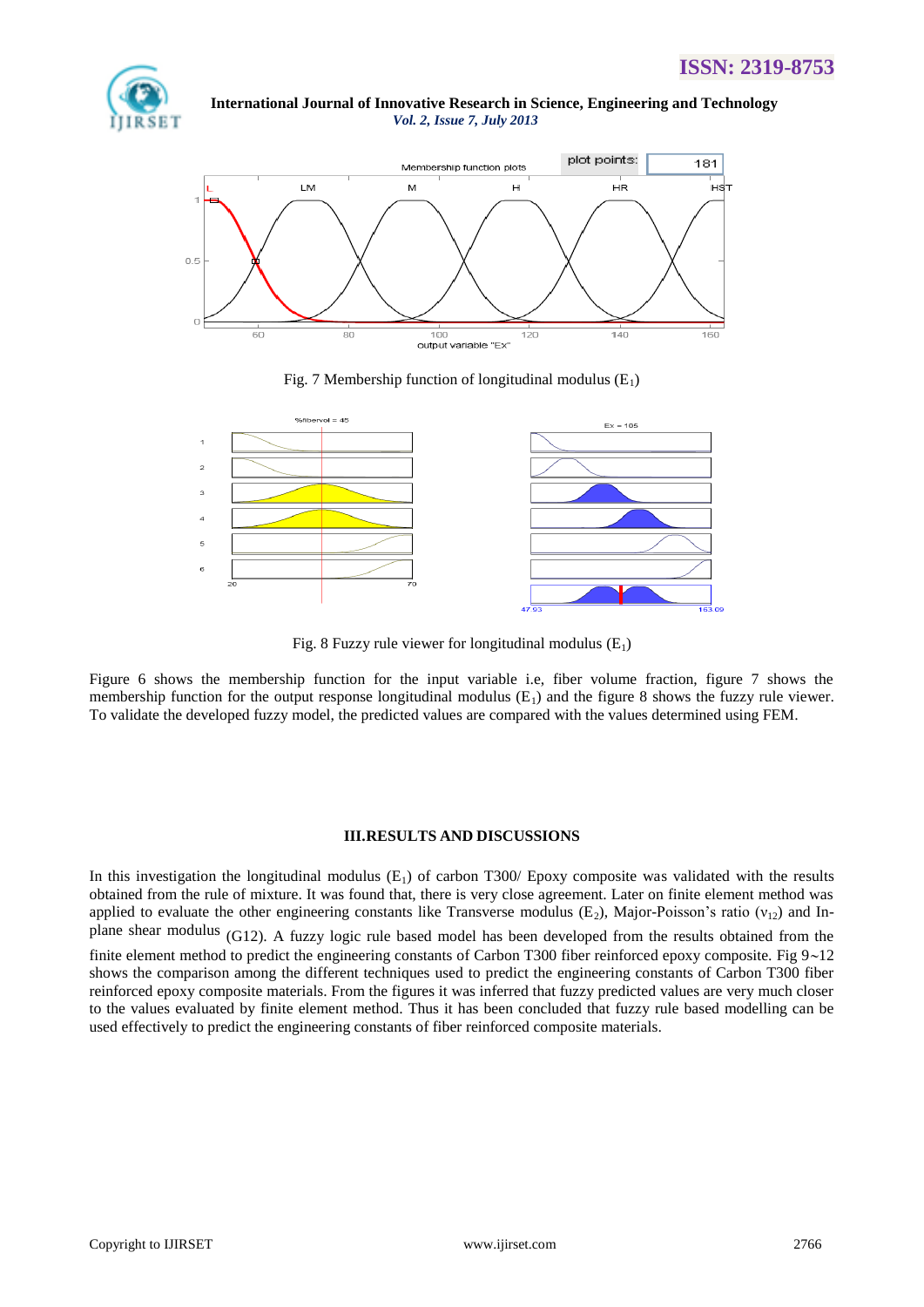

 **International Journal of Innovative Research in Science, Engineering and Technology** *Vol. 2, Issue 7, July 2013*



Fig. 9 Comparison of Longitudinal modulus  $(E_1)$ 



% Fiber volume fraction

Fig. 10 Comparison of Transverse modulus  $(E_2)$ 



Fig. 11 comparison of Major poisson's ratio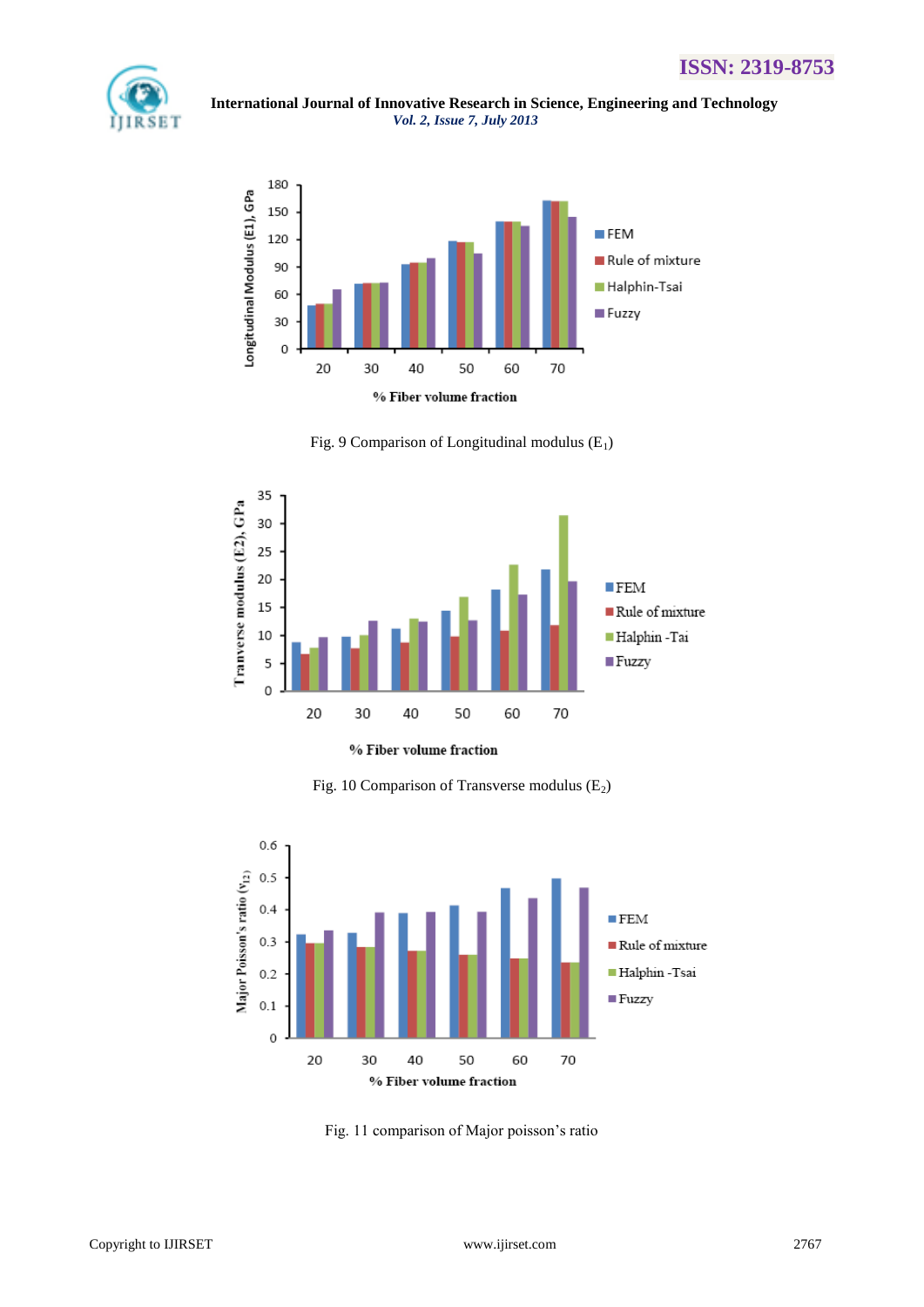## **ISSN: 2319-8753**



 **International Journal of Innovative Research in Science, Engineering and Technology** *Vol. 2, Issue 7, July 2013*



Fig. 12 Comparison of In-plane shear modulus

#### A. *Analysis of CarbonT300/ Epoxy composite*

The variation of different engineering constants of a uni-directional Carbon T300/Epoxy composite with respect to the different fiber volume fractions are shown from Fig.13~16.



Fig. 13 Variation of  $E_1$  with the fiber volume fraction



Fig. 14 Variation of  $E_2$  with the fiber volume fraction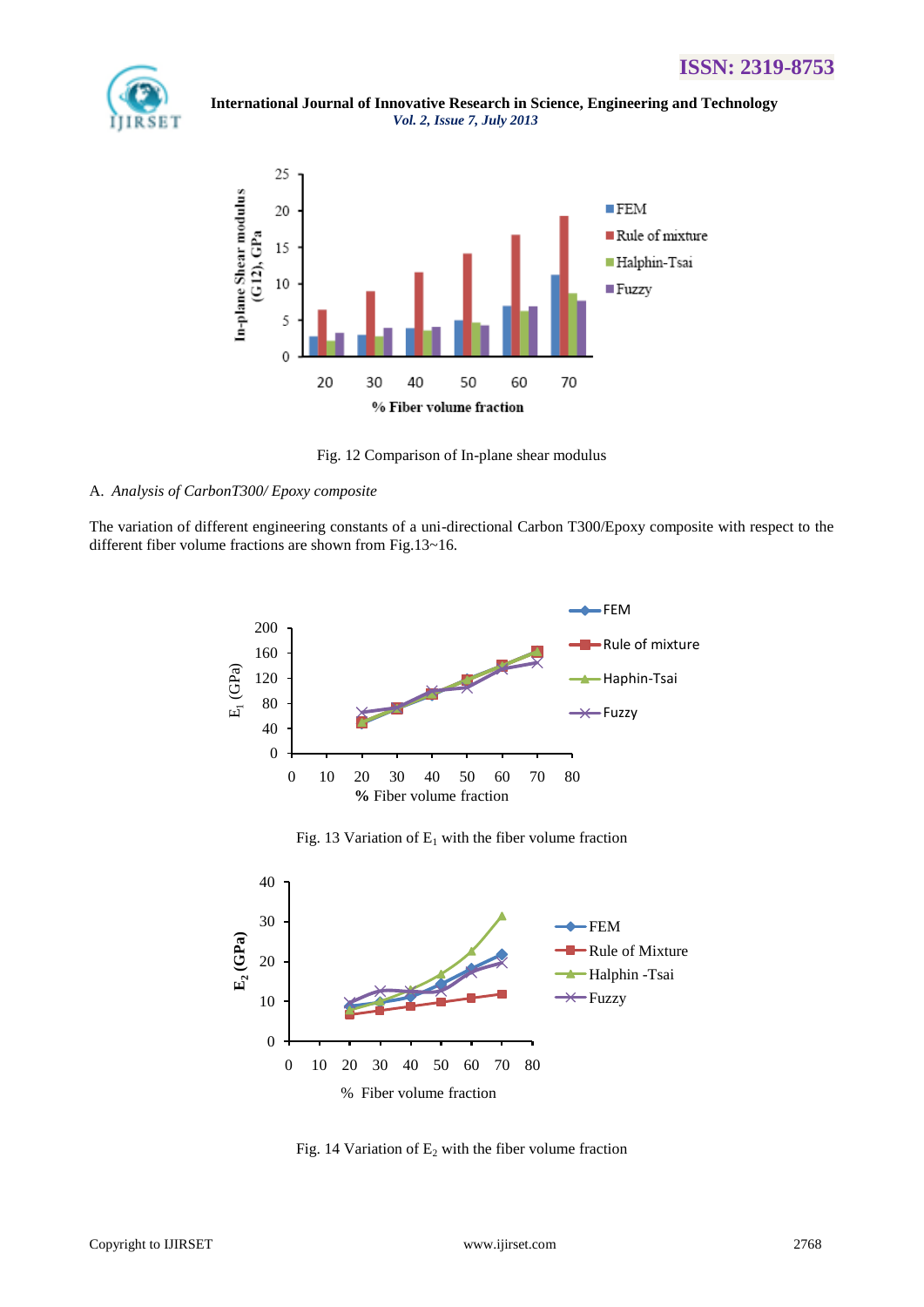

 **International Journal of Innovative Research in Science, Engineering and Technology** *Vol. 2, Issue 7, July 2013*



Fig. 15 Variation of  $v_1$  with the fiber volume fraction



Fig. 16 Variation of  $G_{12}$  with the fiber volume fraction

#### B. *Analysis of Results*

Figures 13-16 show the variation of various engineering constants with respect to the fiber volume fraction. The observations are made from the plot are:

- 1. The longitudinal young's modulus and  $(E_1)$  and the Transverse modulus  $(E_2)$  increases linearly with increase in fiber volume fraction.
- 2. The Major Poisson's ratio  $(v_{12})$  decreases slightly with increase in the fiber volume fraction.
- 3. The In-Plane shear modulus  $(G_{12})$  increases linearly with increase in the fiber volume fraction 0f 50%, there after it increases rapidly.

From the above results it was inferred that, Fuzzy predicted values are very close to the values determined by threedimensional FEM model.

#### **IV.CONCLUSIONS**

The Micromechanical analysis of uni-directional CarbonT300 fiber reinforced epoxy composite has been performed using three-dimensional FEM model. The Engineering constants like Longitudinal young's modulus  $(E_1)$ , Transverse young's modulus (E<sub>2</sub>), Major poisson's ratio( $v_{12}$ ) and In-Plane shear modulus (G<sub>12</sub>) are predicted for different fiber volume fractions. Fuzzy rule based model has been developed to predict the engineering constants. Based on the observed results it has been concluded that the fuzzy logic rule based model can be effectively used to predict the engineering of fiber reinforced composites.